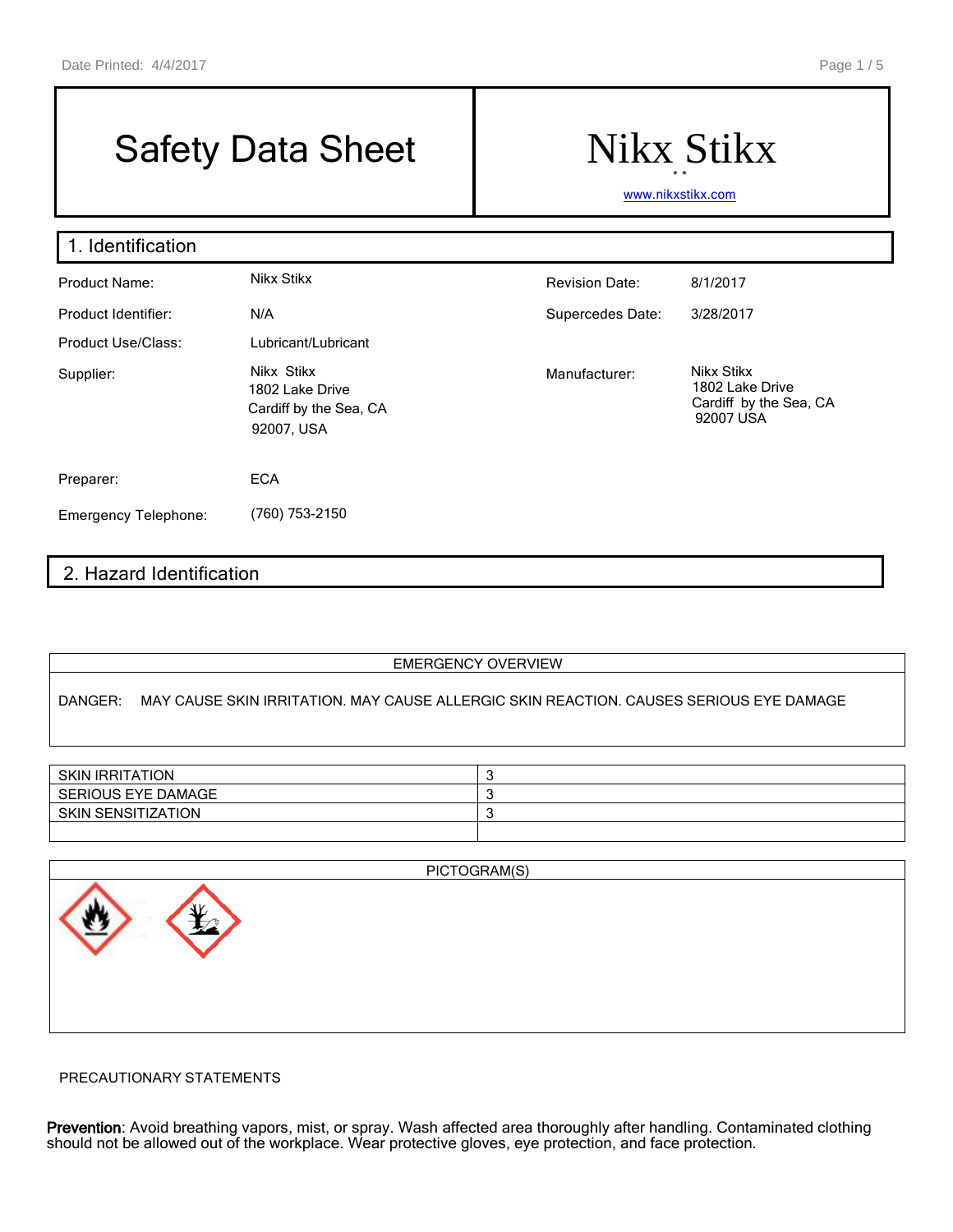Response: IF ON SKIN: Wash with plenty of water. IF IN EYES: Rinse cautiously with water for several minutes. Remove contact lenses, if present and easy to do. Continue rinsing. If skin irritation or rash occurs: get medical attention. Take off contaminated clothing.

#### Storage: Not prescribed

Disposal: Dispose of contents and/or container according to Federal, State and local governmental regulations.

Classification complies with OSHA Hazard Communication Standard (29CFR 1910.1200) and is consistent with the provisions of the United Nations Globally Harmonized System of Classification and Labeling of Chemicals (GHS).

#### 3. COMPOSITION/INFORMATION ON INGREDIENTS

| HAZARDOUS SUBSTANCES    | CAS-No.    | Wt.% Range |
|-------------------------|------------|------------|
| <b>Petroleum Resins</b> | 64742-57-0 | <1         |
| Naphthenic distillate   | 64741-96-4 | < 50       |
| Lard Oil                | 8016-28-2  | $50$       |
| Paraffin Wax            | 64742-51-4 | $50$       |

## 4. First-aid Measures

FIRST AID - EYE CONTACT: Immediately flush eyes with plenty of water for at least 15 minutes holding eyelids open. Get medical attention. Do NOT allow rubbing of eyes or keeping eyes closed.

FIRST AID - SKIN CONTACT: Wash skin with soap and water. Remove contaminated clothing. Get medical attention if irritation develops or persists.

FIRST AID - INHALATION: Remove to fresh air. If not breathing, give artificial respiration. If breathing is difficult, give oxygen. Get immediate medical attention. Do NOT use mouth-to-mouth resuscitation. If you experience difficulty in breathing, leave the area to obtain fresh air. If continued difficulty is experienced, get medical assistance immediately.

FIRST AID - INGESTION: Aspiration hazard: Do not induce vomiting or give anything by mouth because this material can enter the lungs and cause severe lung damage. Get immediate medical attention. If swallowed, get medical attention.

## 5. Fire-fighting Measures

EXTINGUISHING MEDIA: Alcohol Film Forming Foam, Carbon Dioxide, Dry Chemical, Dry Sand, Water Fog

FIRE AND EXPLOSION HAZARDS: FLASH POINT IS MORE THAN 300°F.. No unusual fire or explosion hazards noted. . SPECIAL FIREFIGHTING PROCEDURES: None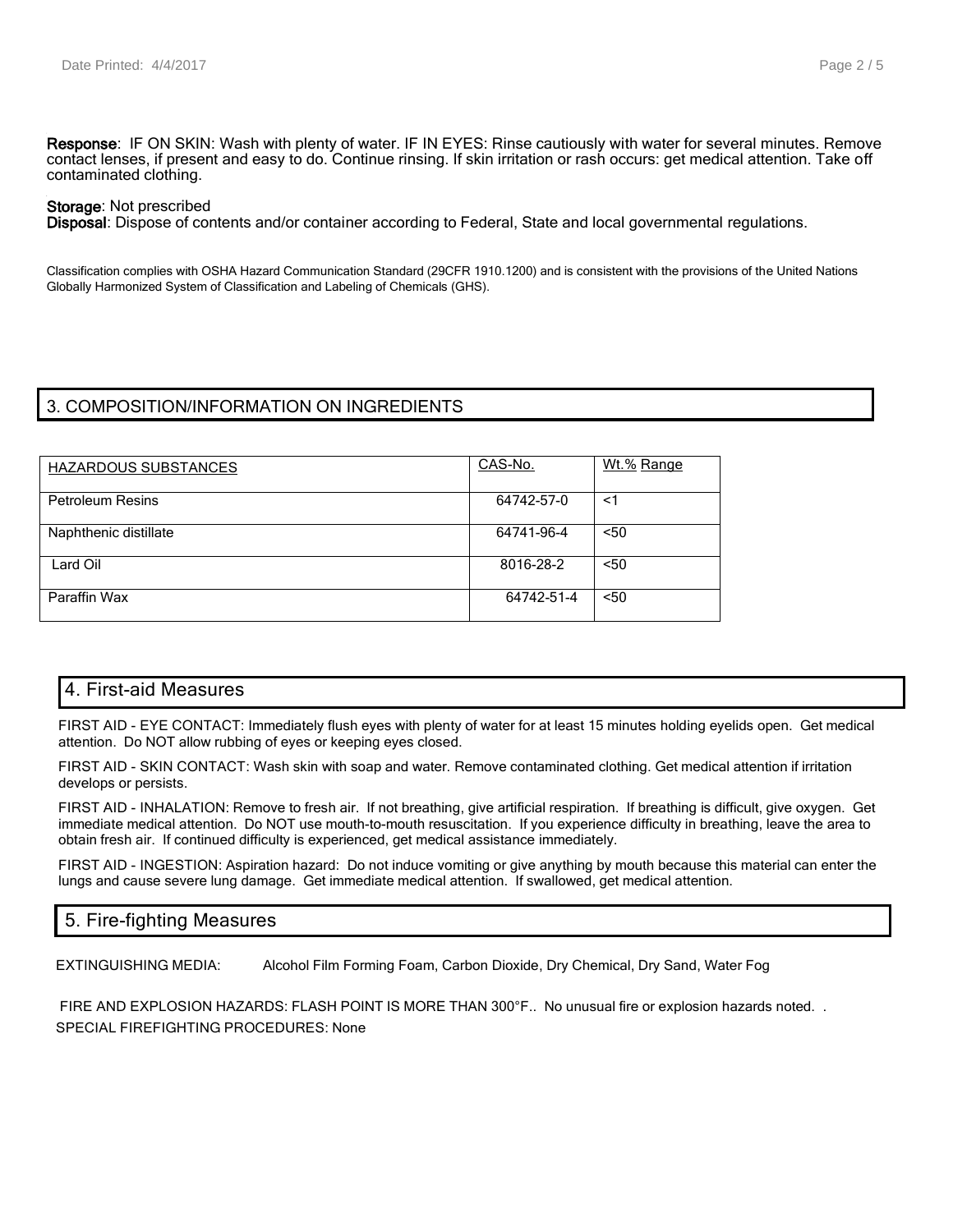## 6. Accidental Release Measures

STEPS TO BE TAKEN IF MATERIAL IS RELEASED OR SPILLED:. Scrape up as much material possible. Clean residue with soap and water. Dispose of according to local, state (provincial) and federal regulations. Do not incinerate. Dispose of container, and unused contents in accordance with local, state, and federal regulations.

## 7. Handling and Storage

HANDLING: Wash thoroughly after handling. Wash hands before eating. Remove contaminated clothing and launder before reuse. Use only with adequate ventilation. Avoid breathing fumes, vapors, or mist. Avoid contact with eyes, skin and clothing.

STORAGE: Keep containers closed. Isolate from heat, electrical equipment, sparks and open flame. Store large quantities in buildings designed and protected for storage of flammable products. Product should be stored in tightly sealed containers and protected from heat, moisture, and foreign materials. . Keep container closed when not in use. Keep away from heat, sparks, flame and sources of ignition. Avoid excess heat.

## 8. Exposure Controls/Personal Protection

| <b>Chemical Name</b>  | <b>ACGIH TLV</b><br>TWA                   | <b>OSHA PEL</b>  | AIHA WEEL | <b>OTHER</b> |
|-----------------------|-------------------------------------------|------------------|-----------|--------------|
| Petroleum resins      |                                           |                  | None      | None         |
| Naphthenic distillate | $5 \text{ mg/m}$<br>Inhalable<br>fraction | $5 \text{ mg/m}$ | None      | None         |
| Lard oil              | N.E.                                      | N.E.             | None      | None         |
| Paraffin wax          | N.E.                                      | N.E.             | None      | None         |

#### PERSONAL PROTECTION

#### ENGINEERING CONTROLS:

RESPIRATORY PROTECTION: A respiratory protection program that meets OSHA 1910.134 and ANSI Z88.2 requirements must be followed whenever workplace conditions warrant a respirator's use. A NIOSH/MSHA approved air purifying respirator with organic vapor cartridge or canister may be permissible under certain circumstances where airborne concentrations are expected to exceed exposure limits.

SKIN PROTECTION: Use gloves to prevent prolonged skin contact. Nitrile or Neoprene gloves may afford adequate skin protection.

EYE PROTECTION: Use safety eyewear designed to protect against splash of liquids.

OTHER PROTECTIVE EQUIPMENT: Refer to safety supervisor or industrial hygienist for further guidance regarding types of personal protective equipment and their applications.

HYGIENIC PRACTICES: Wash thoroughly with soap and water before eating, drinking or smoking. Remove contaminated clothing immediately and launder before reuse.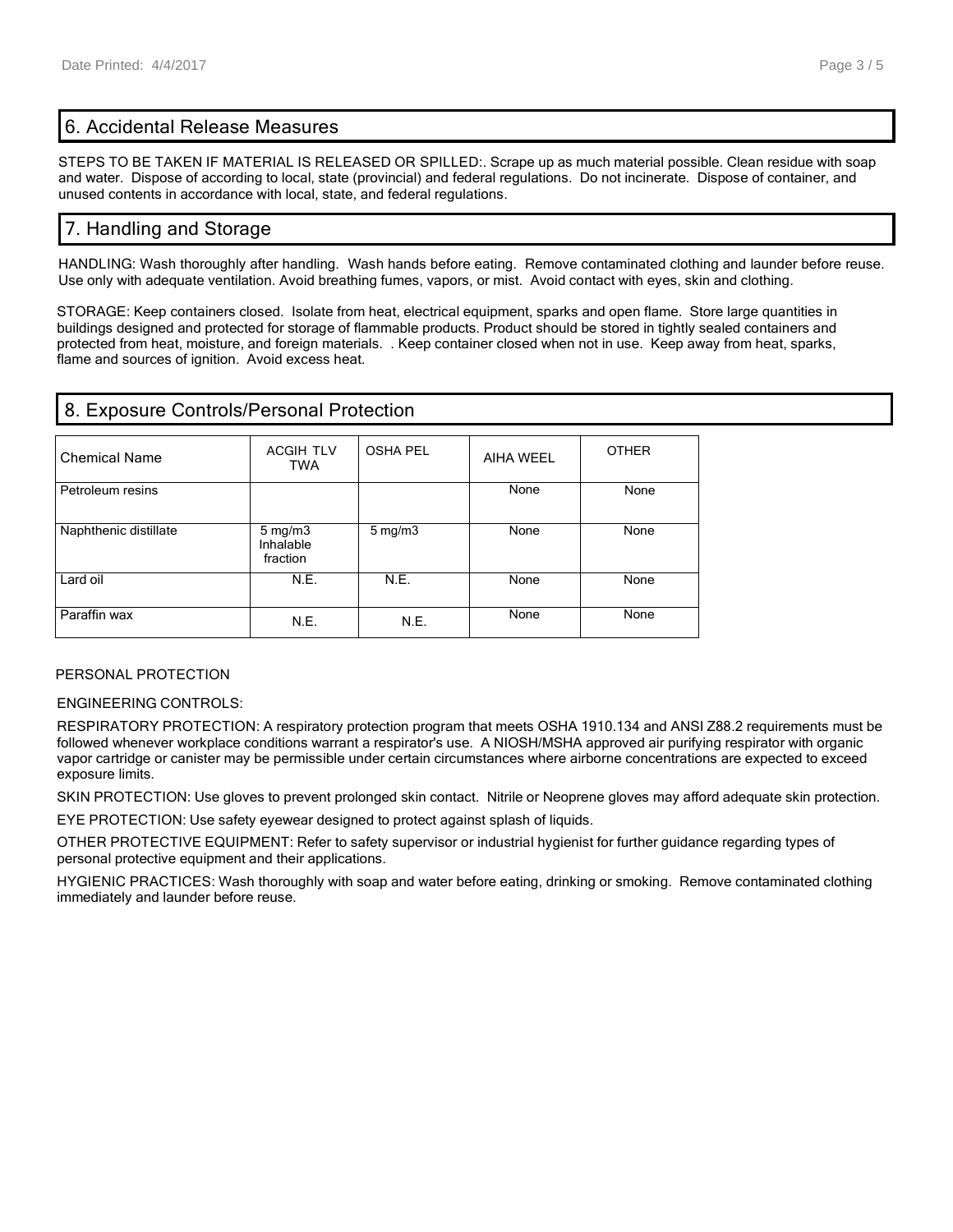## 9. Physical and Chemical Properties

| Appearance:<br>Odor:<br><b>Relative Density:</b><br>Freeze Point, °C: | Paste<br>N.D<br>0.850-0.950<br>N.D. | <b>Physical State:</b><br>Odor Threshold:<br>pH:<br>Viscosity: | Semisolid<br>N.E.<br>N.A.<br>N.D. |
|-----------------------------------------------------------------------|-------------------------------------|----------------------------------------------------------------|-----------------------------------|
| <b>Partition Coefficient</b>                                          |                                     |                                                                |                                   |
| n-octanol/water                                                       | N.D.                                |                                                                |                                   |
| Solubility in water                                                   | ins.                                |                                                                |                                   |
| Decompostion Temp., °C:                                               | N.D.                                |                                                                |                                   |
| Boiling Range, °C:                                                    | N.D                                 | Explosive Limits, vol%:                                        | N.D                               |
| Flammability:                                                         | <b>Supports Combustion</b>          | Flash Point, °C:                                               | $>300$ F                          |
| Evaporation Rate:                                                     | N.D.                                | Auto-ignition Temp., °C:                                       | N.D.                              |
| Vapor Density:                                                        | N.D.                                | Vapor Pressure:                                                | N.D.                              |

## 10. Stability and Reactivity

CONDITIONS TO AVOID: Avoid temperatures above 300°F (148.88°C).

INCOMPATIBILITY: Incompatible with strong oxidizing agents.

HAZARDOUS DECOMPOSITION: By open flame, carbon monoxide and carbon dioxide. When heated to decomposition, it emits acrid smoke and irritating fumes.

HAZARDOUS POLYMERIZATION: Will not occur under normal conditions.

STABILITY: This product is stable under normal storage conditions.

## 11. Toxicological information

Relevant routes of exposure: Skin, inhalation, Eyes, Ingestion

Potential Health Effects/Symptoms

Inhalation:

Skin contact: Eye contact: Ingestion:

| Hazardous Component (s) | LD50s and LC50s                | Immediate and Delayed Health<br>Effects |
|-------------------------|--------------------------------|-----------------------------------------|
| <b>Petroleum Resins</b> | N/A                            | no                                      |
| Naphthenic distillate   | Oral LD50 rat >5000 mg/kg      | no                                      |
|                         | Dermal LD50 rabbit >5000 mg/kg |                                         |
| Lard Oil                | LD50 no data available         | no                                      |
| Paraffin Wax            | Oral (rat) LD50 >5,000 mg/kg   | no                                      |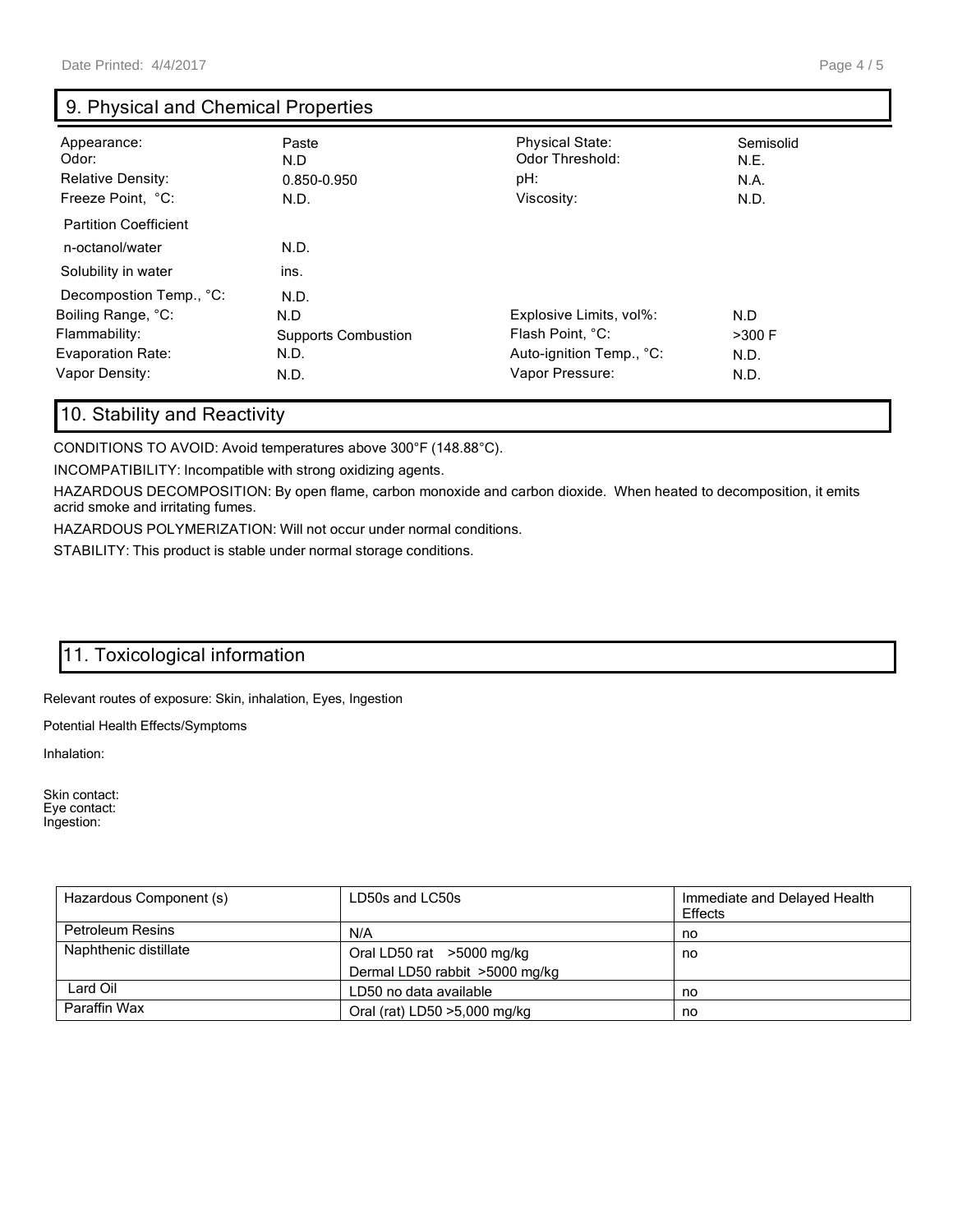| Hazardous Component (s) | NTP Carcinogen | IARC Carcinogen | OSHA Carcinogen |
|-------------------------|----------------|-----------------|-----------------|
| <b>Petroleum Resins</b> | no             | no              | no              |
| Naphthenic distillate   | no             | no              | no              |
| Lard Oil                | no             | no              | no              |
| Paraffin Wax            | no             | no              | no              |

## 12. Ecological Information

ECOLOGICAL INFORMATION: Product is a mixture of listed components.

## 13. Disposal Information

DISPOSAL INFORMATION: Dispose of material in accordance to local, state, and federal regulations and ordinances. Do not allow to enter waterways, wastewater, soil, storm drains or sewer systems.

#### 14. Transport Information

#### Emergency Response Guide number

Not applicable

Transportation regulations

- DOT Not regulated as a hazardous material for transportation.
- TDG Not regulated as dangerous goods for transportation.

## 15. Regulatory Information

## U.S. Federal Regulations:

CERCLA - SARA Hazard Category

Sara Section 313: